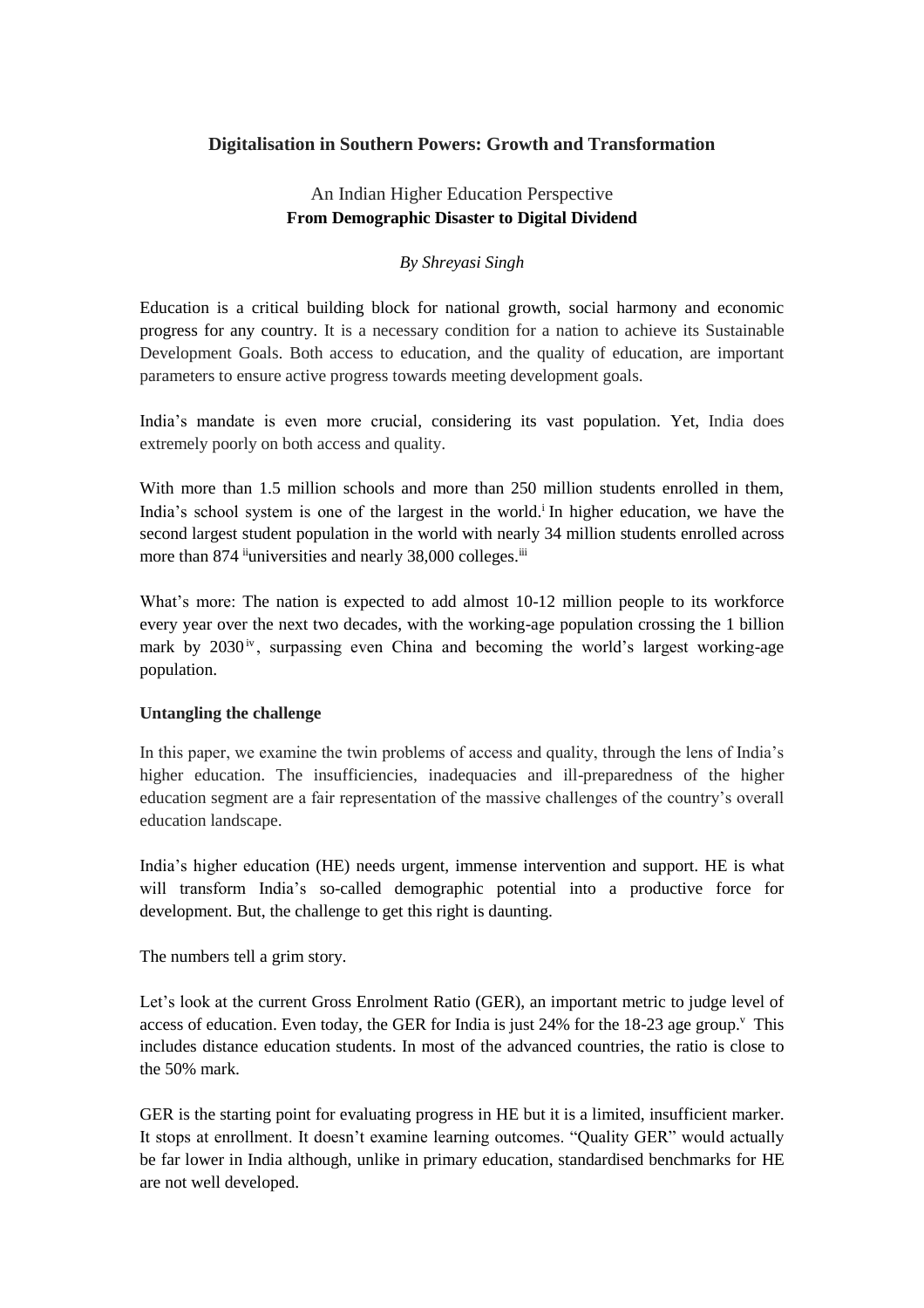In India, neither quantity nor quality are likely to get significantly better anytime soon, if we look at the investments India makes in education.

The scale at which we have to do this, and the speed with which we have to do this has never been attempted, other than in China, which has invested massive public spending, of a scale for which India doesn't have the resources.

At around 4% of its Gross Domestic Product (GDP), India's expenditure on education lags behind that of comparable economies, which typically spend at least 6% of their GDP on education. As it gets a fraction of the budgetary allocation on education, things are worse in HE.vi

For example, China spent nearly \$565 billion on education in 2016, more than 60% of which was government spending. Out of this, nearly \$145 billion was spent on higher education. $v^{ij}$ By contrast, the Government of India spent a mere \$12.5 billion on education sector of which about \$4.5 billion was allocated for higher education.<sup>viii</sup>

India is in sharp contrast to China, if we are to take the public-private investment split, as a parameter. For India, it is nearly impossible to reverse this split. While private investment has come in to supplement public spending in education, the Indian government has been unable to meet the country's education demands. Almost 70% of all enrollment, and all educational institutions in India, are private.

In fact, in the K-12 segment, it's close to 50%, a sharp contrast from other nations where primary and secondary school education is often a public good.

It is evident that India has already "outsourced" education to private entities, in school as well as higher education. There is also a substantial capital drain out of India, in high-quality higher education, with Indian students spending nearly \$10 billion a year on college education overseas. A million Indian students go abroad for higher education.

The quantum of investment needed to fix access and quality of education, is immensely challenging, even for the private sector. Not everyone can invest the vast resources India needs.

Even when investments are made, regulatory friction and philosophy are clear obstacles for our HE sector.

A quarter of a century after economic liberalisation, the harsh reality is that HE, much like healthcare, it remains trapped in unwieldy and unprogressive state control. Seventy years after Independence, we are still struggling with the right-fit regulation for our bricks and mortar universities. Especially when it comes to private players, without whom we can't hope to make tangible progress.

The current regulatory framework begins with creating huge barriers to entry. We can fool ourselves into believing that this ensures quality; that it keeps fly-by-night operators away. Unfortunately, that isn't true. The *licence raaj* is very much alive and kicking in Indian HE.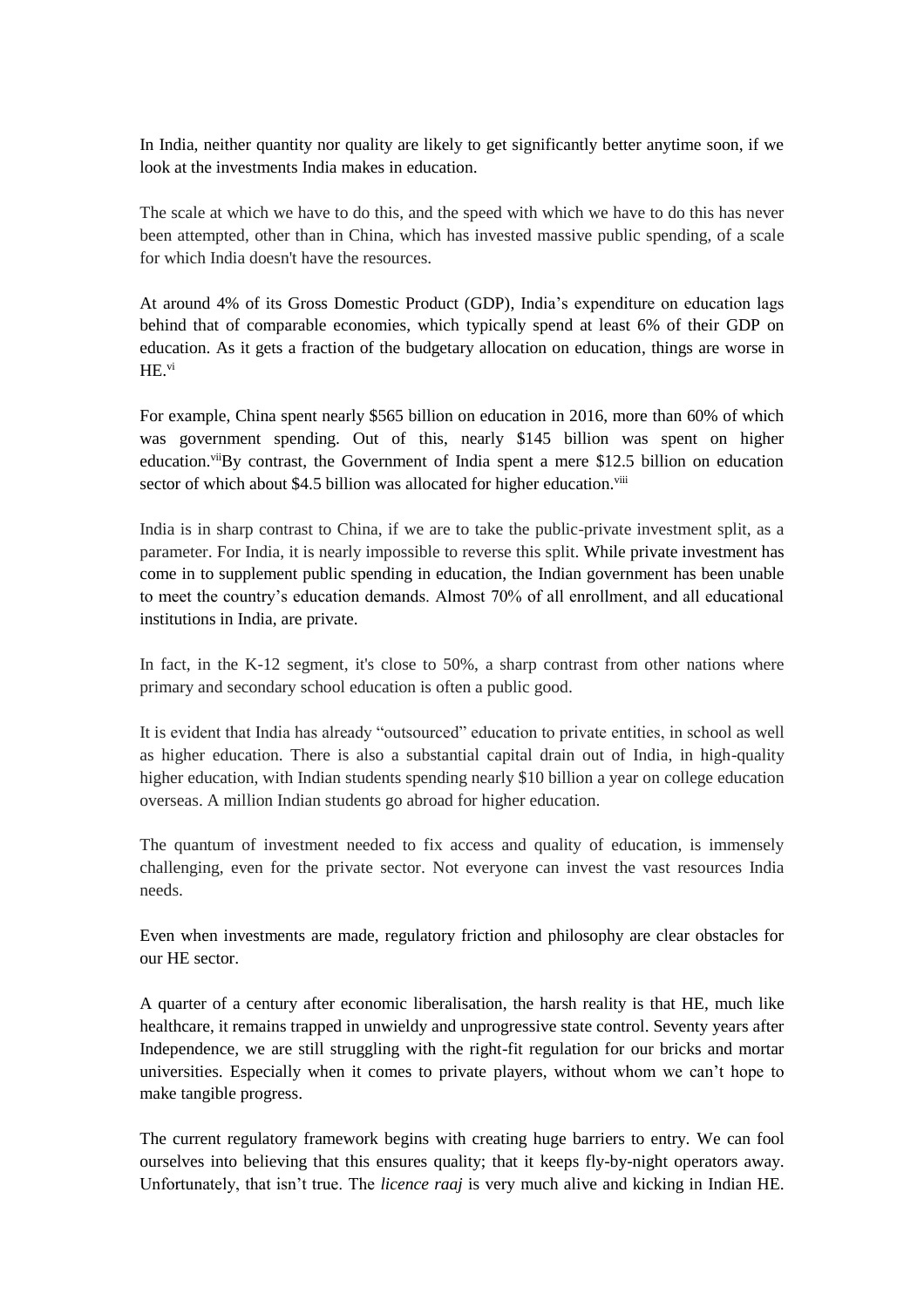In fact, current regulation has created a vicious cycle. Genuine philanthropic players are scared to enter and commercial profiteers – in the garb of non-profits – who can work the system, make hay.

Private HE evokes two fears: first, that it is expensive and that "investors" will fleece students. This sentiment guides our regulation. The second important concern is that private HE is by definition poor quality.

There has recently been some smart thinking at the higher-quality end on this. The "10+10" policy to free up ten public and private institutions from restrictive regulatory control and create "Institutions of Eminence" is under serious consideration.ix This is not a new idea: China's C9 League and Russia's Project 5-100 (5top100.com) are similar, and are making waves in HE globally.

Yet, even these incremental fixes won't serve our purpose. Although we must actively encourage not-for-profit philanthropic investment in HE; and improve the regulatory mechanism that governs and monitors such institutions, even the most concerted expansion and investments in this model won't suffice.

### **A new vista: enabled by technology**

To move towards our objective of significantly raising our GER with any seriousness, we can't afford to depend on traditional models; mainly, large physical campuses.

Never before in the history of the human race have we been confronted with the scale of the challenge that India faces today. If traditional models and methods will not work for our unprecedented problem, is there a radically different approach to education and learning that can help Indian youth achieve their aspirations, and live to their full potential? If not, our much-vaunted demographic dividend of the world's youngest population all the way to year 2025 is going to turn into a serious demographic disaster.

How can our HE system respond and prepare to skill, re-skill and upskill this massive cadre?

Much as India has had to "leapfrog" on mobile internet and device access, our education solutions will have to be disruptive, non-traditional and technology-enabled.

Digitalisation and technology are the only way to craft a sustainable solution to India's education crisis. Let's be clear: this is not technology to digitalise existing classrooms, or offer incremental features, but it is to build new classrooms.

It is only scalable, customisable technology that can deliver affordable, sustained and highquality education to the large numbers we need to educate and make employable in short order. Technology provides India the potential to take our challenge and convert it into an opportunity.

Yet, for edtech to be a truly transformative agent, in HE and primary education in India, it will need to transcend beyond being a supplementary force for existing learning systems. It will have to help us build backwards from the future.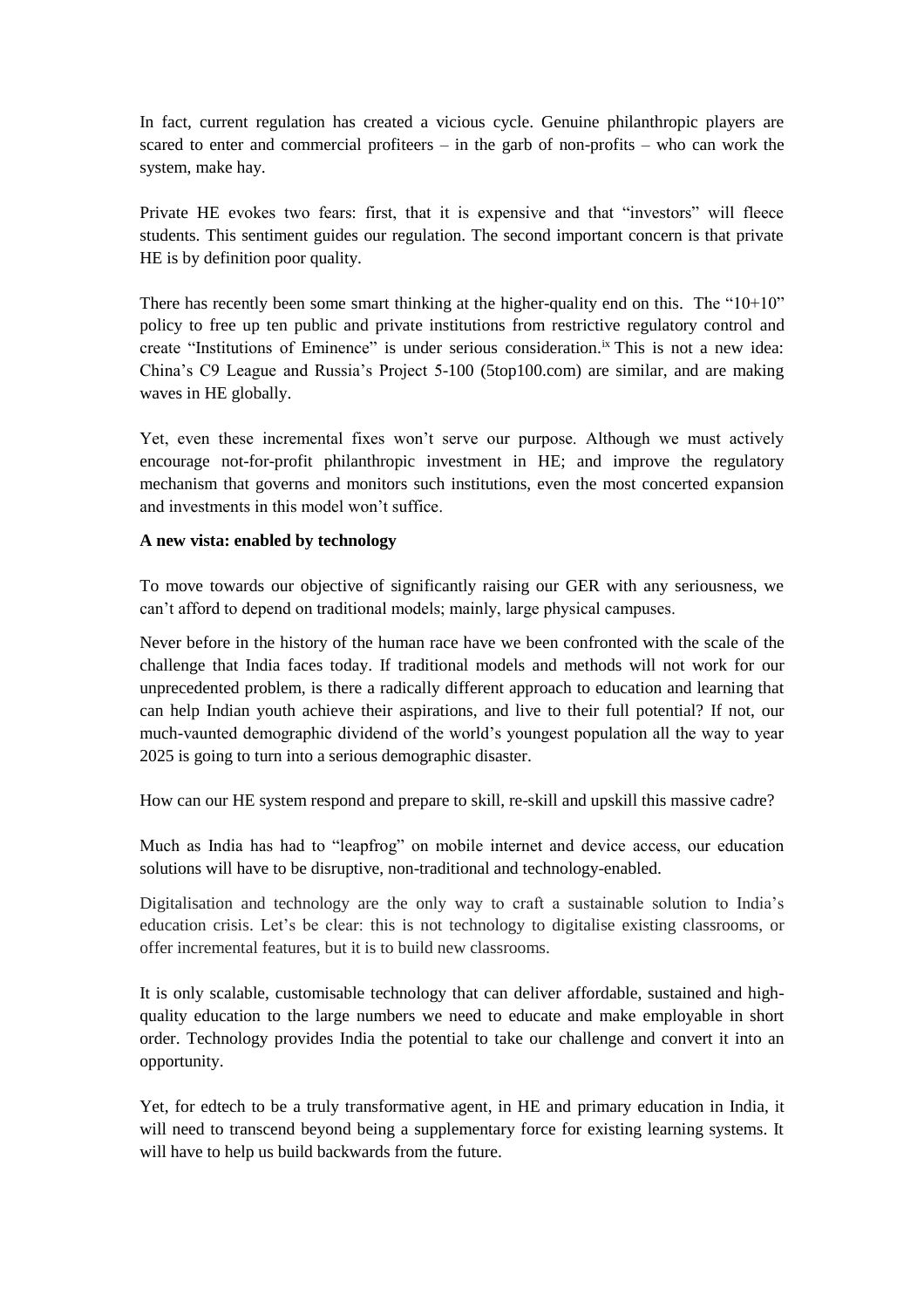The uptick in internet penetration, as well as increased access to smartphones is an encouraging foundation to attempt this.

There are nearly 400 million internet users in India right now. By 2025, there will be more than 850 million online users. By 2021, we are estimated to add 180 million new users, to the current smartphone user base of  $290$  million.<sup>x</sup>

Education experts and observers say some of the trends powering edtech – and the subsequent impact they might have – are likely similar to other milestone epochal shifts, such as the introduction of professional degrees, or linking college-leaving certificates to job opportunities.

Just as aviation changed travel, telephone changed communication, social media changed news, e-commerce changed retail, edtech will transform education. India is even more uniquely poised to benefit from the advantages edtech offers.

Encouragingly, today's edtech efforts are being built with technologies that are more tested, intuitive and advanced. No longer does technology mean mere access to the internet or the presence of a computer in the room.

Advanced technology has made interactivity more real and provided the added benefit of student analysis by incorporating key Business Intelligence features that many edtech platforms now offer, delivering better quality of education.

Think of a typical university classroom and a typical teacher. There is no way a teacher can standardise her own teaching to a base line – batch after batch. On any given day, the quality can differ from the day before, month before or year before. It's why learning outcomes in physical classrooms are variable.

Quality can be *relatively better* or *much better* than what is out there. Online education helps minimise and control the variables. To begin with, everyone has access to the best teachers and the best content they have to offer. Let's take an example from the way the world of music was transformed: long-play records made the best singers accessible to a larger base of music enthusiasts.

It's important we articulate this quality boon effectively - to students, employers and education providers. There is a perception that edtech-enabled programmes, much like distance learning courses and vocational education, are cheap, low-quality alternatives to traditional HE.

In the "leapfrog" opportunity highlighted earlier, India can build case studies and examples that other countries can be inspired by and learn from.

Despite the many inherent advantages, edtech isn't a solved problem yet– anywhere in the world. The reality is that most contemporary initiatives in this segment, and the successful business ventures that have spun off them, supplement existing programmes and curriculums. Some do go beyond merely e-enabling the current learning infrastructure by adding analytics and other features but none of them yet substitute or transplant the dominant learning model of the physical classroom.